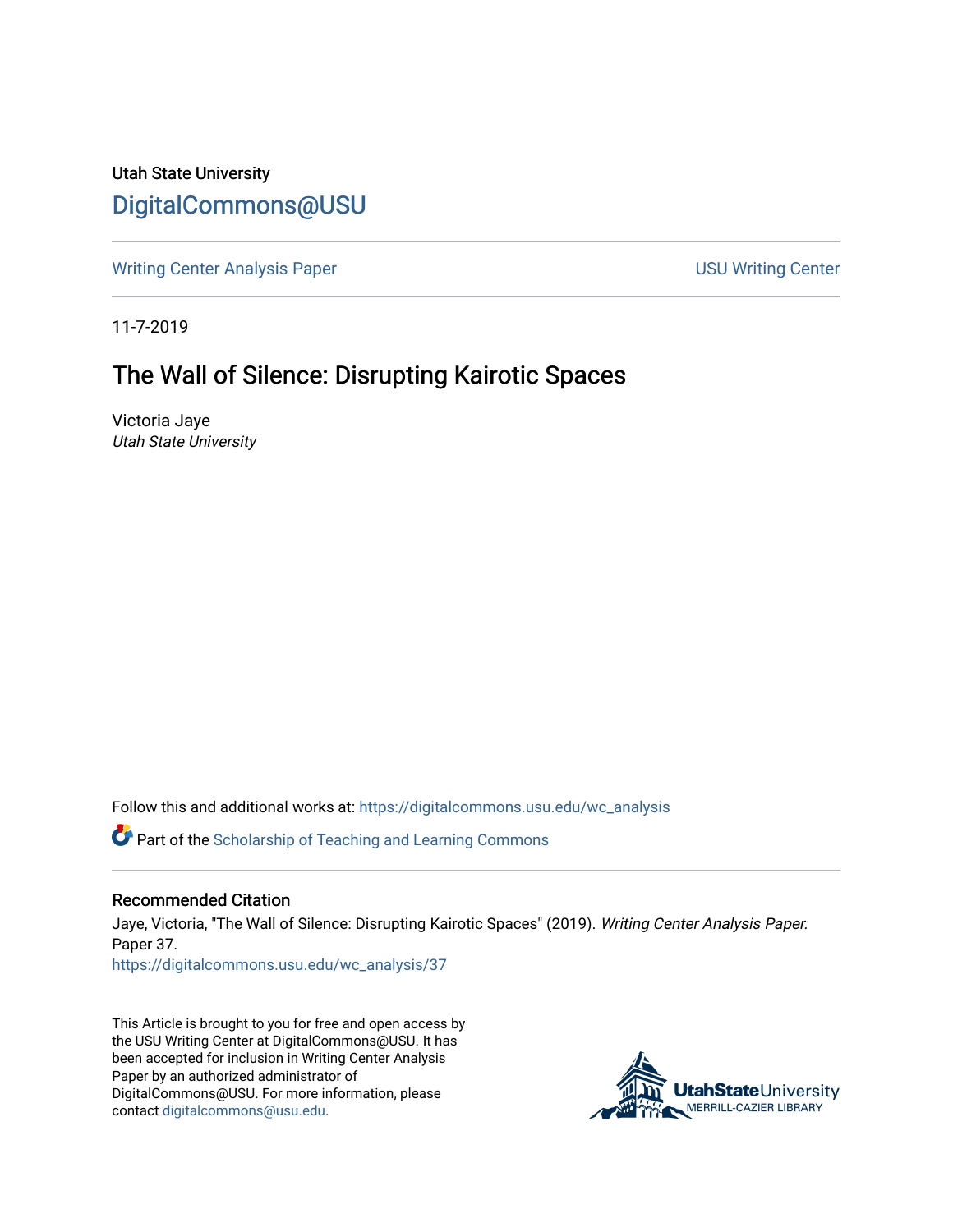# Utah State University

### The Wall of Silence: Disrupting Kairotic Spaces

Abstract: Every class has a balance of kairotic space where teachers have power and students accept that power within the confining space of the classroom. Power defines our world as well as our relationships to one another; without power there is no control which can be key to governing a classroom. Disruption of this power dynamic can open dialogue between teachers and students that might not have existed otherwise because students feel confined to the strictures binding their power creating a wall of silence. Using brainstorming and reflecting as well as peer tutoring, I experimented with breaking down the wall of silence so that my writing students could join the dialogue of their learning. Not only do they join the conversation, they learn that they are teachers along with me because I also learn from them.

 Keywords: power, structure, school, space, teacher, student, wall, silence, disrupt, writing, classroom, authority, brainstorming, reflecting, peer, tutoring, kairotic, dialogue

Victoria Jaye

Practicum 6820/Writing Center

Beth Buyserie/Star Coulbrooke

November  $7<sup>th</sup>$ , 2019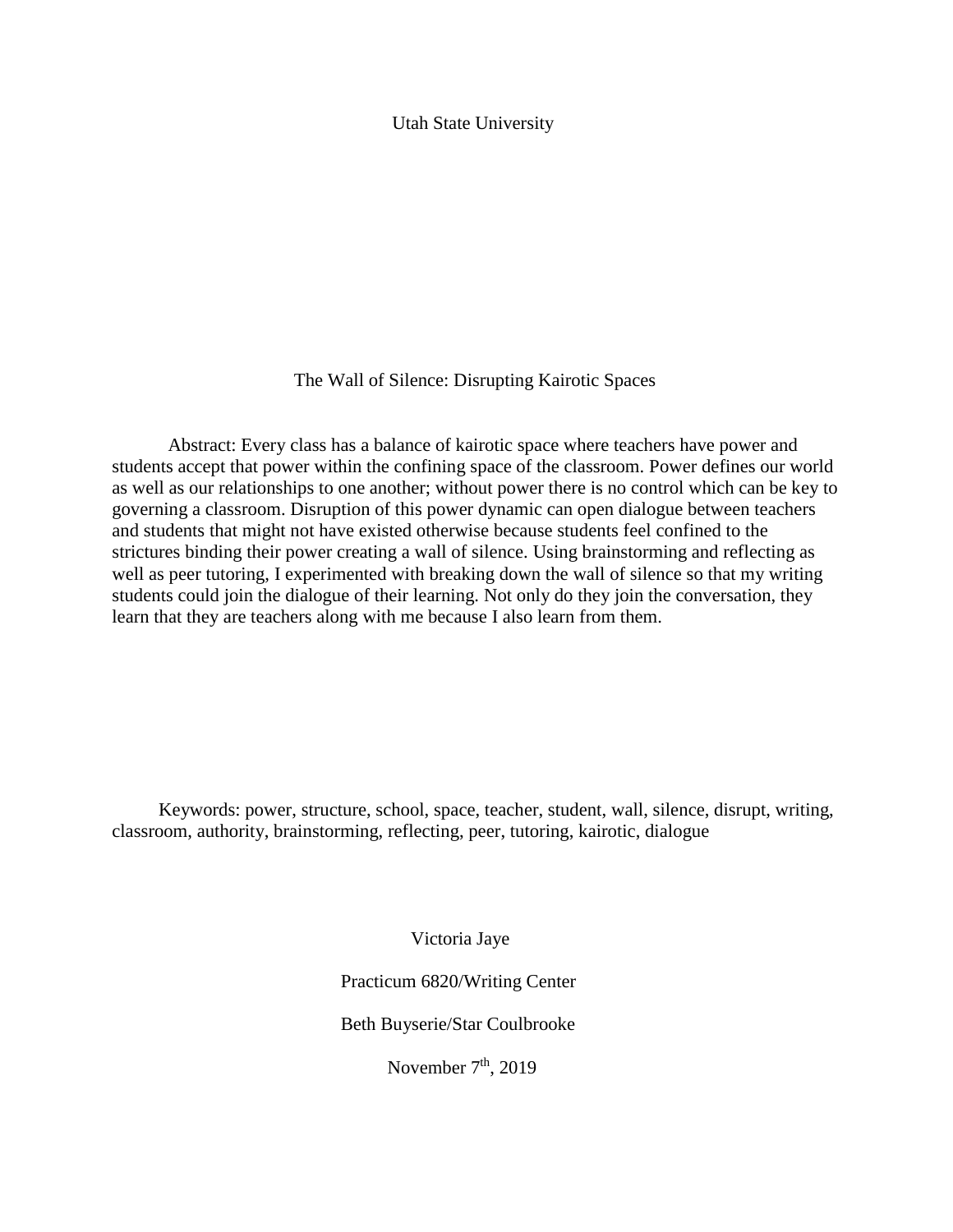The Balance of Kairotic Space

Kairotic space, as it is referred to by Margaret Price, is the use of a space in relation to the power structure that naturally exists between teachers and students (Price 60). This is a dynamic that exists within classrooms without too much thought on the part of the student—they actively expect the teacher to be the ultimate authority and they themselves to be learning from perhaps not *the* master but a master of the subject (Freire 72). They are the vessels to be filled and it is the job of us, the teachers, to fill their brains with the knowledge we believe is important which Freire refers to as the banking concept (Freire 72). Though it may be accepted without much thought on the part of the oppressed (in this case, the students), power is central to our consciousness; it maintains and shapes our relationships to others based off the power that we gain and lose over one another. This creates a wall of silence between us and our students where they feel they cannot contribute and to the conversation, so no dialogue is opened of any kind (Freire 72). When students are subject to the banking concept then silence reigns in the classroom without interruption; in a writing class, this is essentially useless because the necessary skills for writing are not obtained through lecture (Freire 73). My goal as a teacher is to disrupt silent kairotic power spaces to show students that we learn from them as they learn from us, that way a conversation can happen (Freire 72). I accomplish this in two ways in my own class: through brainstorming (my favorite of all lessons) and reflection days (my other favorite lesson to teach). I also experiment with breaking down kairotic power spaces in my tutoring sessions at the writing center.

# Brainstorming

Brainstorming is an activity that I realized I enjoyed when a student from English 2010 came into the writing center not knowing what she wanted to do for her Values & Needs letter.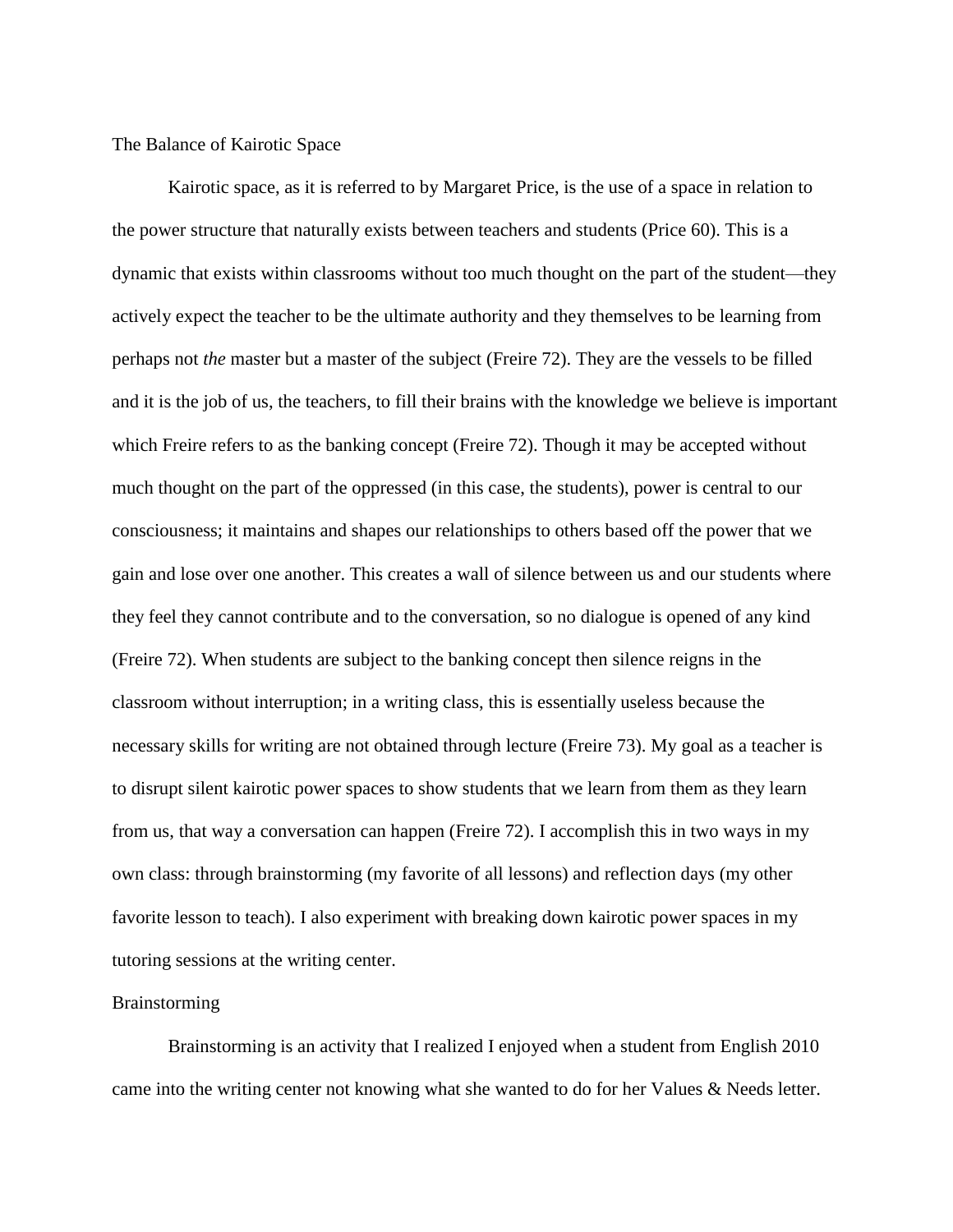This is an assignment I was unfamiliar with but understood the basic tenets of because it was similar to a lesson I was teaching at the time. This student had a starter idea of the problem with parking on the Logan campus but when I asked her if she truly cared about this topic, if it made her angry or impassioned—she said no. Then I asked her to think smaller; what affects you on a daily basis? Lack of sleep, time management problems. She still was not excited yet. What led her to her topic was a problem I currently am having with my own department because two disciplines are fusing leading me to take a class I neither need nor wanted to take. I told her my idea and it sparked something in her; she lit up and began a rant about how she hates having to take certain classes just because her degree demands it. I fed this flame by sharing my own experiences with that anger as an undergrad over my school's ridiculous demands for graduation. I also shared that I have people in my 1010 class that do not need to be there, that I feel could have tested out of it. This student was excited, interested in their topic and it validated my existence as a teacher to be able to bring unfocused ideas into greater clarity as well as get a student excited about the learning/research for their topic. It also validated me as a peer tutor because I was not teaching then; I was listening and feeding a flame like I would with my friends who are having trouble with their thesis topic. Brainstorming, for me, is an activity I can use at any level whether teaching or not because it is not something that has a defined power structure. Offering ideas and feedback happens on any level; I love it because I love watching people become sparkly because they are lit up inside from their own ideas/my input about their ideas.

When a power dynamic has become too pronounced, I try to relax kairotic space by asking my students questions about their topics while brainstorming (Price 60). There are times when this is not enough because students often do not know where to start in their brainstorming, so I ask about their interests, their major, try to flesh out their passions for assignments. Then it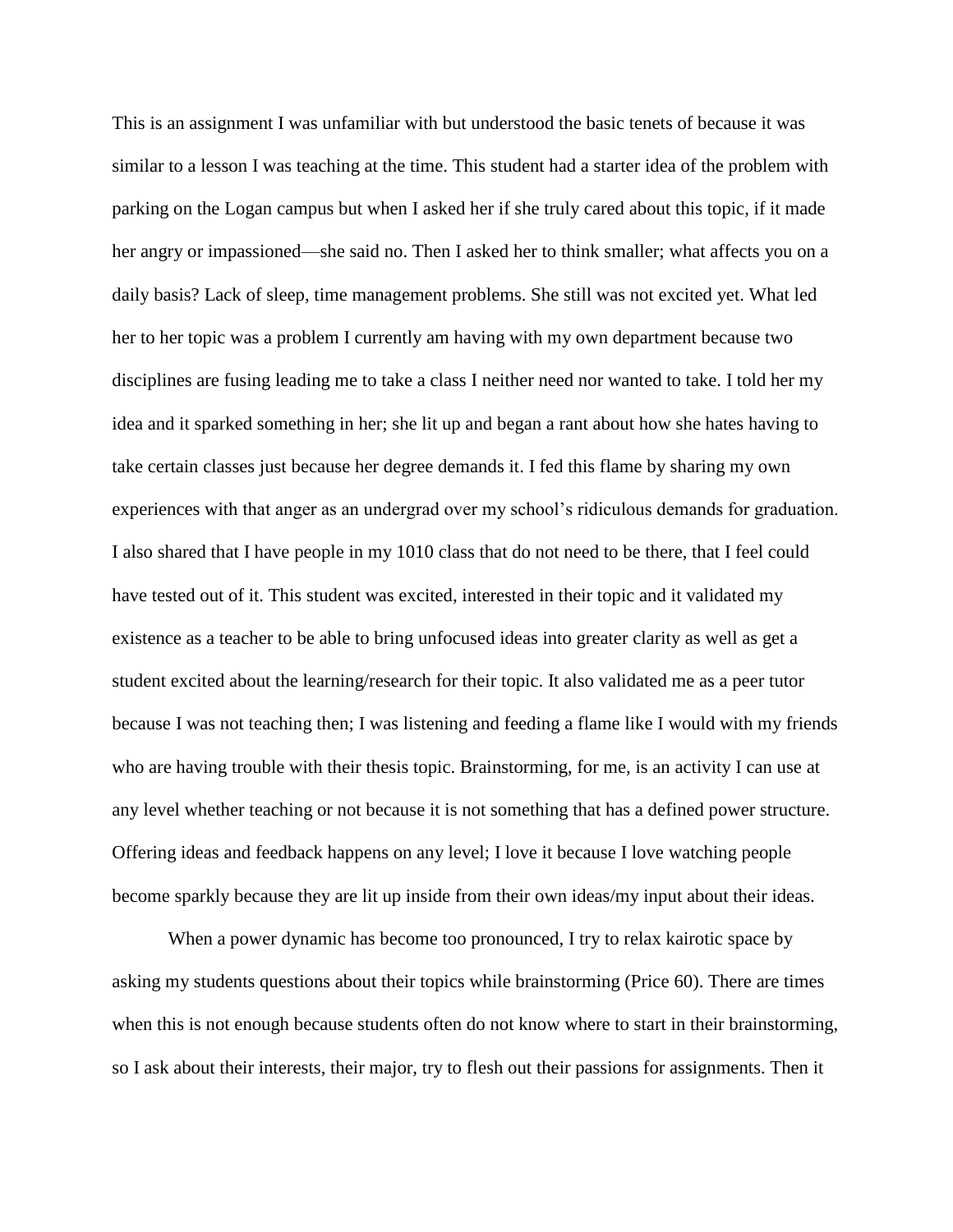simply becomes two people sharing ideas instead of a teacher telling a student how and what to think.

#### Reflection

When an assignment has just been turned in, I always do a reflection day. This is where my students get to talk openly about the assignment they just did and tell me what I could do better as a teacher with my next 1010 class. I ask what was confusing, what did they like and dislike about the lessons, what might be more fun for the next class, etc. This is where Freire's concept of students not having the opportunity to understand that they contribute to learning dies (Freire 72). I want my students to know that I am learning from them in the same way that they are learning from me because they are the teachers (Freire 72). It is difficult to ascertain whether they realize that the kairotic space has been disrupted to become something new and hopefully, more exciting for them (Price 60). I do graded writing journals on those days so that could be the reason for their overwhelming attendance on the reflection days but I would like to think it goes beyond that: I jokingly tell them this is the time to openly criticize me. I think it is that they enjoy being a central part of the learning process and being heard within the academic structure that often does not let them speak. This is the most fun for me because it is a kind of hindsight brainstorm; they tell me what I did not explain well or should have focused more on, and I learn how to become a better teacher through the sieve of their experiences.

#### Tutoring Observations

What I noticed in my observations of other tutors was the fact that each tutor had a baseline of peer tutoring without adding any kind of power dynamic to the session. In other words, the walls of kairotic space never came up so therefore, there was no need to have them broken down (Price 60). It is a very easy/relaxed environment where they make the student feel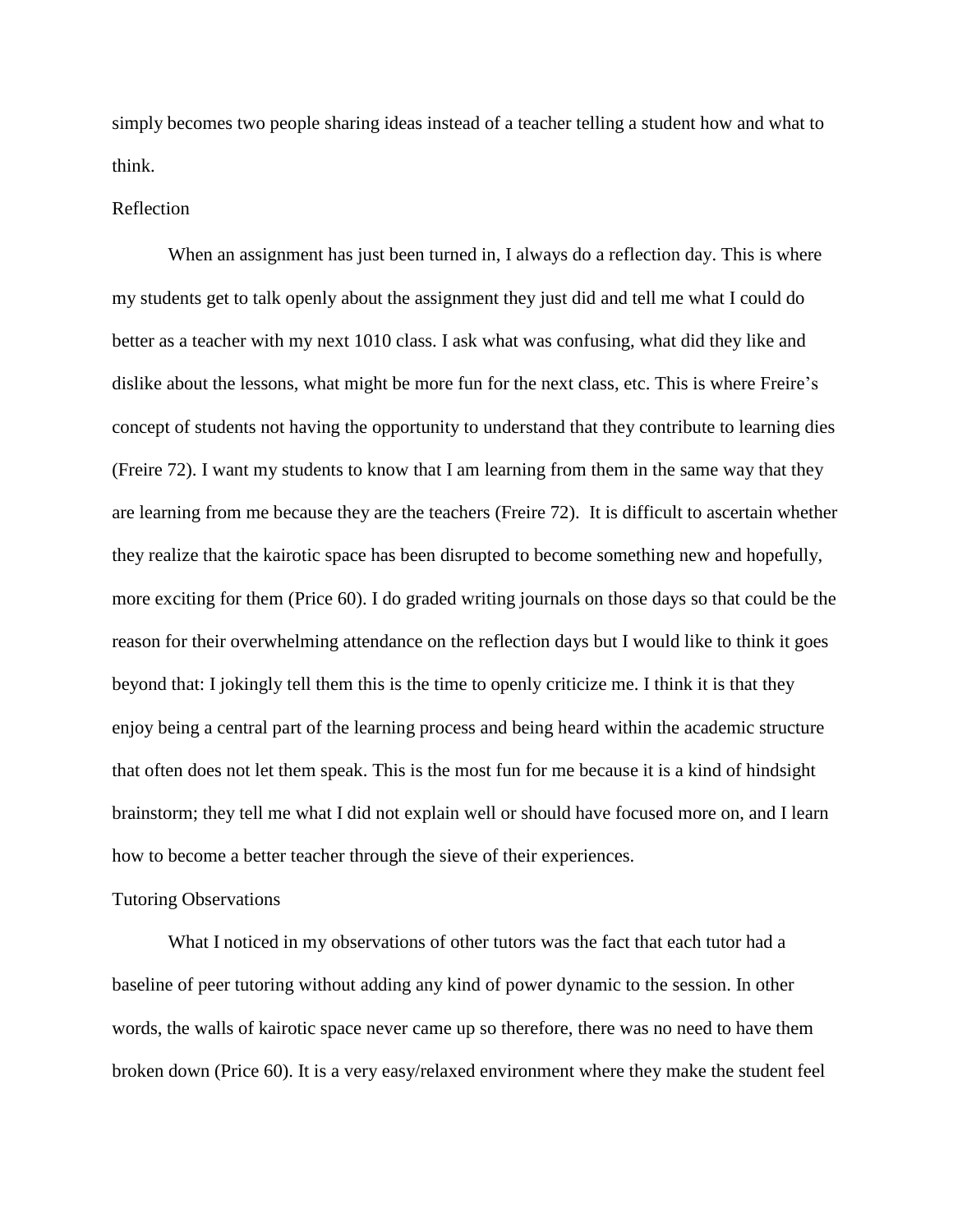comfortable and appreciated with their suggestions. It seems to be second nature for many of the tutors to redirect questions without teaching or advising too much which is extremely difficult for me. This could be due to them being undergraduates themselves, so they relate to their peer group more easily or that I am accidentally establishing too much ethos to the point that undergraduates feel they need to defer to me as an authority figure. With grad students, our minds are working at a different level and we may come off as authoritative due to our long years in school.

When tutoring, I try to disrupt the kairotic power space as much as possible so that the student is in control of the ideas and their paper but where I can advise them (Price 60). When I share with students that I happen to be an English teacher and a grad student it seems to make them feel more comfortable. It also gives credence to the idea that I might be able to help them. I will have to test this theory by not saying anything about being a teacher to see how at ease students are. If this does not work to relax the power dynamic then I share with them some of my ideas and show the student that I am a person, a student just like them that has passions/irritations that can be used as a basis for papers. This is usually the last-ditch effort, but I have been lucky so far that if I have to share my ideas then it sparks something in the student, and they can bring their own ideas to the table.

The disruption of kairotic space has become part of my pedagogy as a teacher overall because it is not something that can be broken down all at once (Price 60). It is chipped away at over time and through experience so that the walls of silence that are accidentally maintained can be broken down. I want to encourage learning instead of a banking concept that merely validates my own existence instead of exploring my students' interests/thinking (Freire 72). For true learning to happen, I believe the walls of kairotic space needs to be broken down at least so that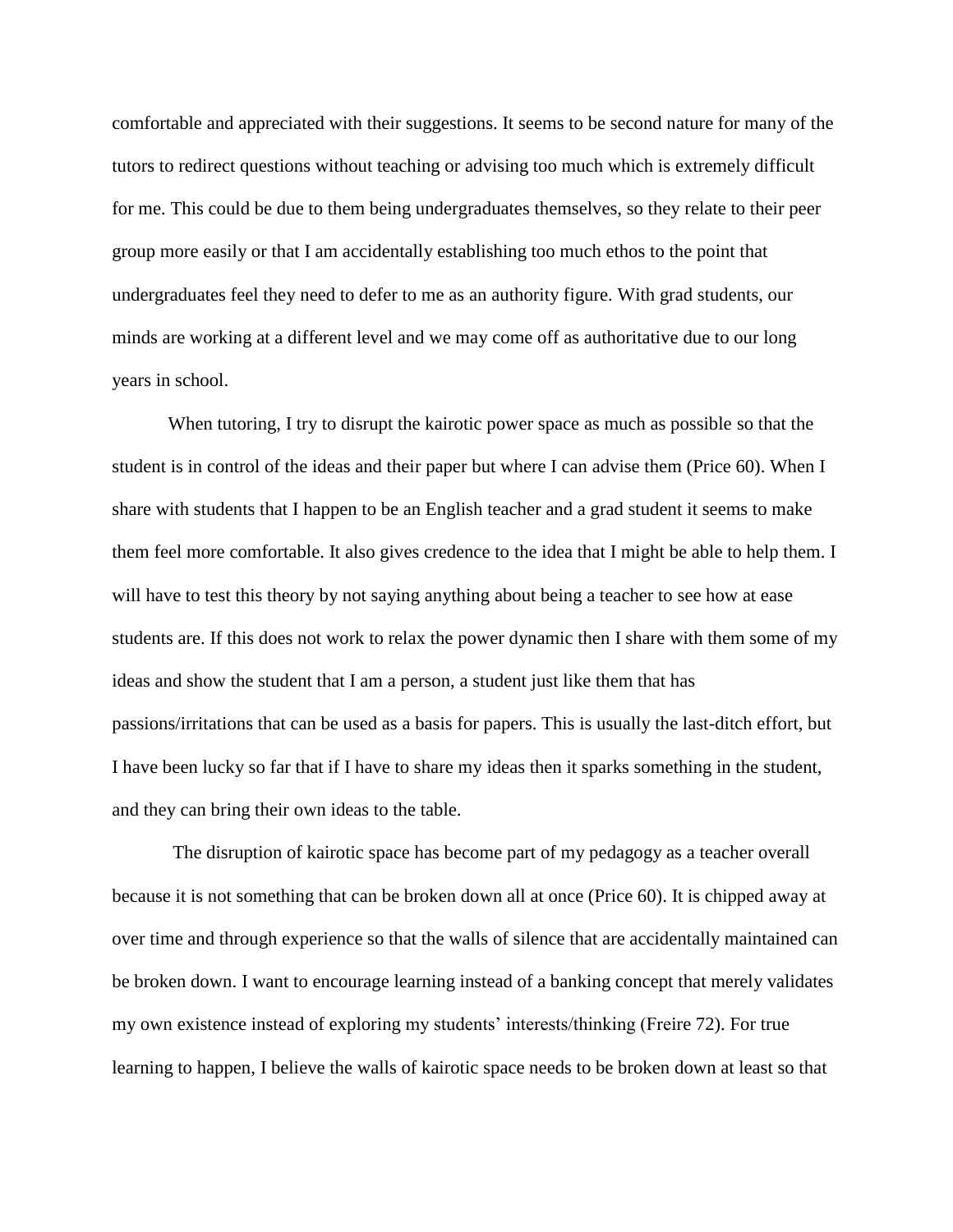students are not afraid to be vocal in my classes (Price 60). Teaching for the first time has been a difficult, wonderful opportunity and I feel that my experiences in the writing center have helped me personally grow because I can experiment with other teachable moments outside the walls of my classroom. With the writing center, I can practice my pedagogy on the level of my students without standing at the front of the room and commanding attention as the teacher.